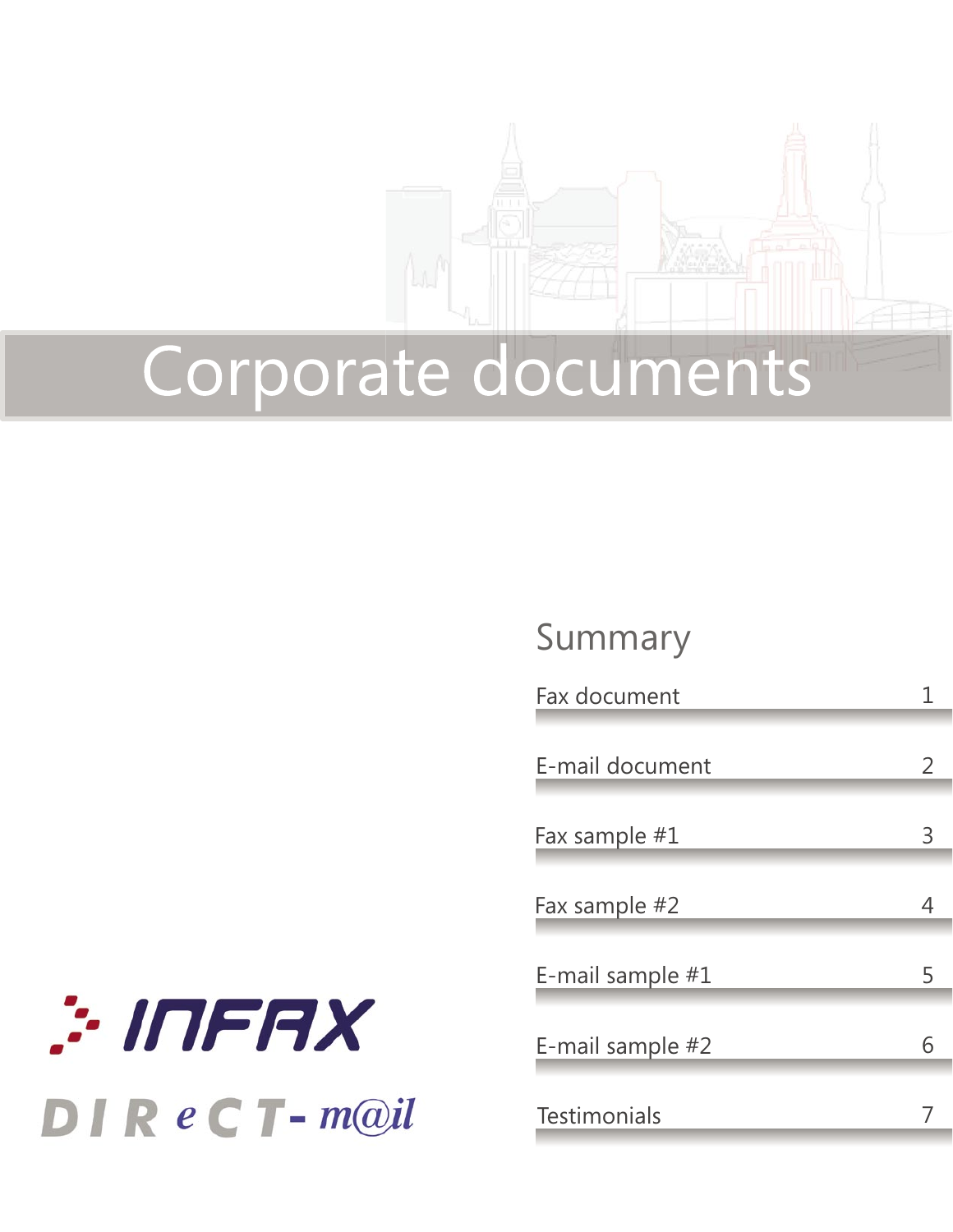# The high impact of fax broadcasting

# **INFAX: no1 fax broadcasting service**



#### A simple, fast and effective solution:

- . High quality transmissions that can be designed to include your logo, photographs, texts, graphics, etc.
- A market potential of nearly one half million fax numbers in Canada
- Optional customization of all of your broadcasts
- . You may choose to work with your lists alone and/or with ours at no charge

#### A direct marketing strategy at the lowest price

| Number of pages           | Cost per page   |
|---------------------------|-----------------|
| 400 to 2000               | For only \$0.25 |
| 2001 to 5000              | For only \$0.17 |
| 5001 to 10000             | For only \$0.14 |
| 10001 to 20000<br>$\sim$  | For only \$0.10 |
| 20001 to 50000            | For only \$0.06 |
| $\sim$<br>50001 to 100000 | For only \$0.03 |
| 100001 or more            | For only \$0.02 |

#### With our network, you're assured major savings! Call today!

We accept **WSA** 



Toronto 416.363.5655 Ottawa 613.688.0623 Montreal 514.284.3551 Quebec City 418.684.8850 info@infax.ca www.infax.ca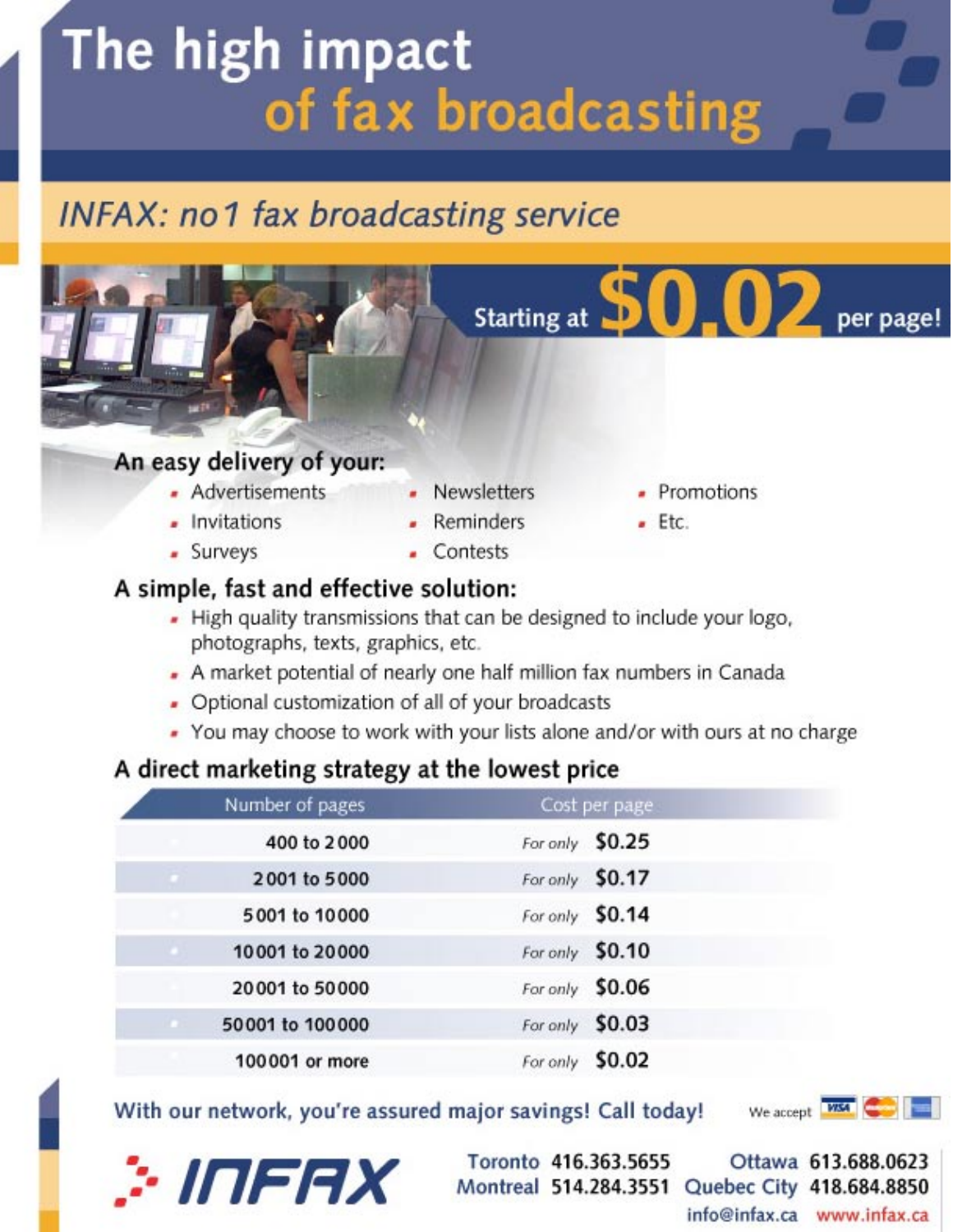# The high impact of e-marketing

## DIRECT-mail: your e-mail broadcasting provider



#### An e-mail broadcasting service for your:

- Advertisements
- Invitations Surveys
- Newsletters Reminders
- **Promotions**
- Ftc
- Trainings & seminars

#### A simple, fast and effective solution

- HTML e-mail transmissions in the body of the message
- A database of several millions Opt-in e-mail addresses for Canada and worldwide
- Utilisation of your list or ours at no charge
- A complete broadcasting report

#### Get a lower rate with an higher broadcasting volume

|                | Number of sendings | Rate per sending |  |
|----------------|--------------------|------------------|--|
| ×.             | 1,000 to 5,000     | for only \$0.10  |  |
| $\blacksquare$ | 5,001 to 20,000    | for only \$0.05  |  |
| ٠              | 20,001 to 50,000   | for only \$0.03  |  |
| $\blacksquare$ | 50,001 to 100,000  | for only \$0.02  |  |
| ۰              | 100,001 or more    | for only \$0.01  |  |

\*with an e-mail broadcast of 100,000 or more

#### Contact a sales representative now!



 $D \mid R \in \mathbb{C}$  T - mail

Toronto 416.363.5655

Ottawa 613.688.0623 Montreal 514.284.3551 Quebec City 418.684.8850

info@infax.ca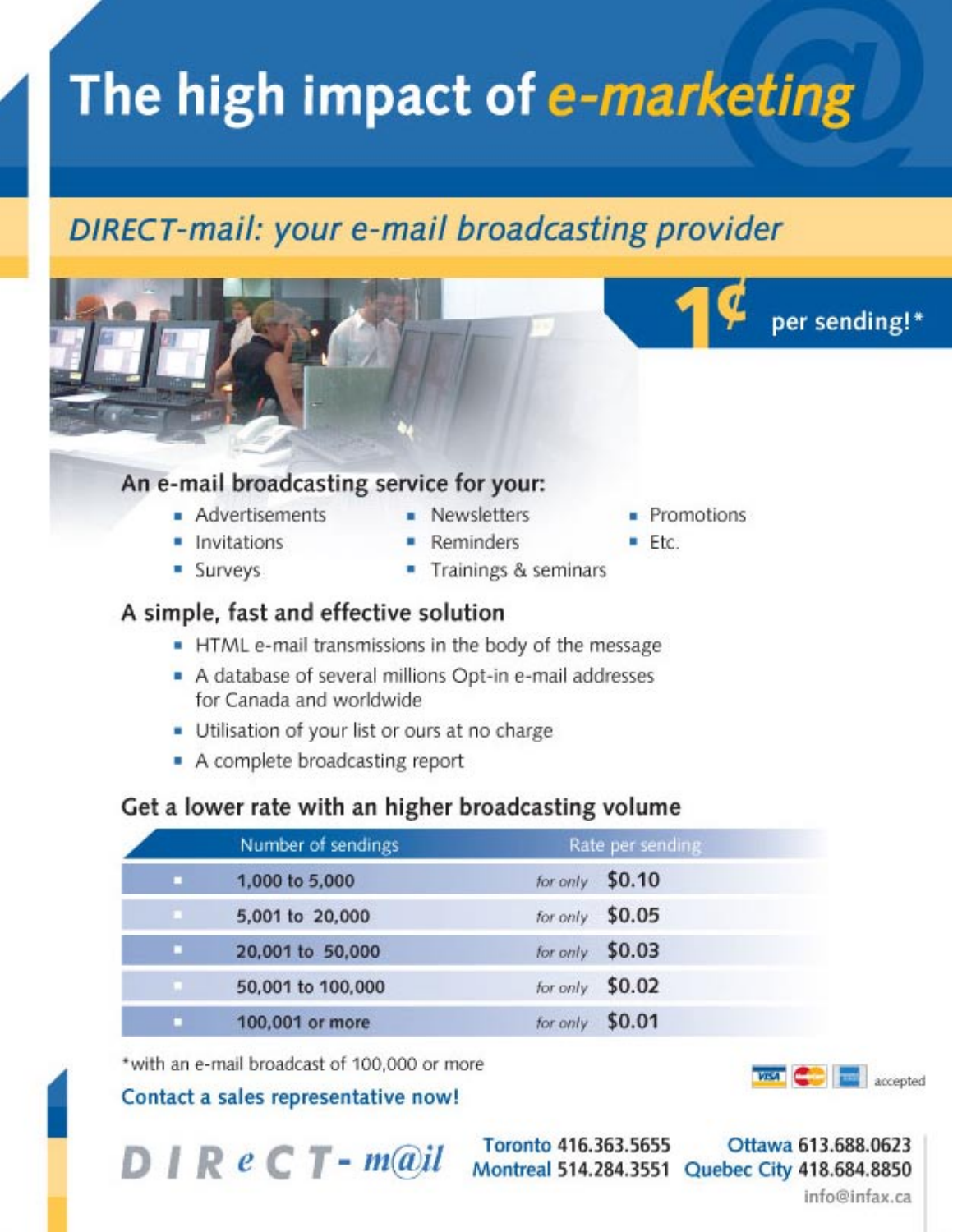# **EXCLUSIVE TO AZERTY UNITED:**

## **Canon Special Promotion**

From November 17th to November 21" 2003, receive:

10% instant rebate on the purchase of any Canon Printers or MFCs. (offer is not valid on fax machines and copiers).\*

\* Offer is vald from November 17" to November 21" 2003. The 10% rebate wil be credited to your account within 30 days.



#### **Fax Order Form**

| Phone #:___________________________ |       |
|-------------------------------------|-------|
|                                     |       |
| Ordered by: _____________________   | Date: |
| Shipping address:                   |       |

| Order $#$ | Model | <b>Quantity</b> |
|-----------|-------|-----------------|
|           |       |                 |
|           |       |                 |
|           |       |                 |
|           |       |                 |



#### Your one-stop wholesale source for business products

Montreal: (800) 361-5964 Brampton: (800) 561-0555 Vancouver: (800) 891-3599 www.azertyunited.com

www.azertyunited.com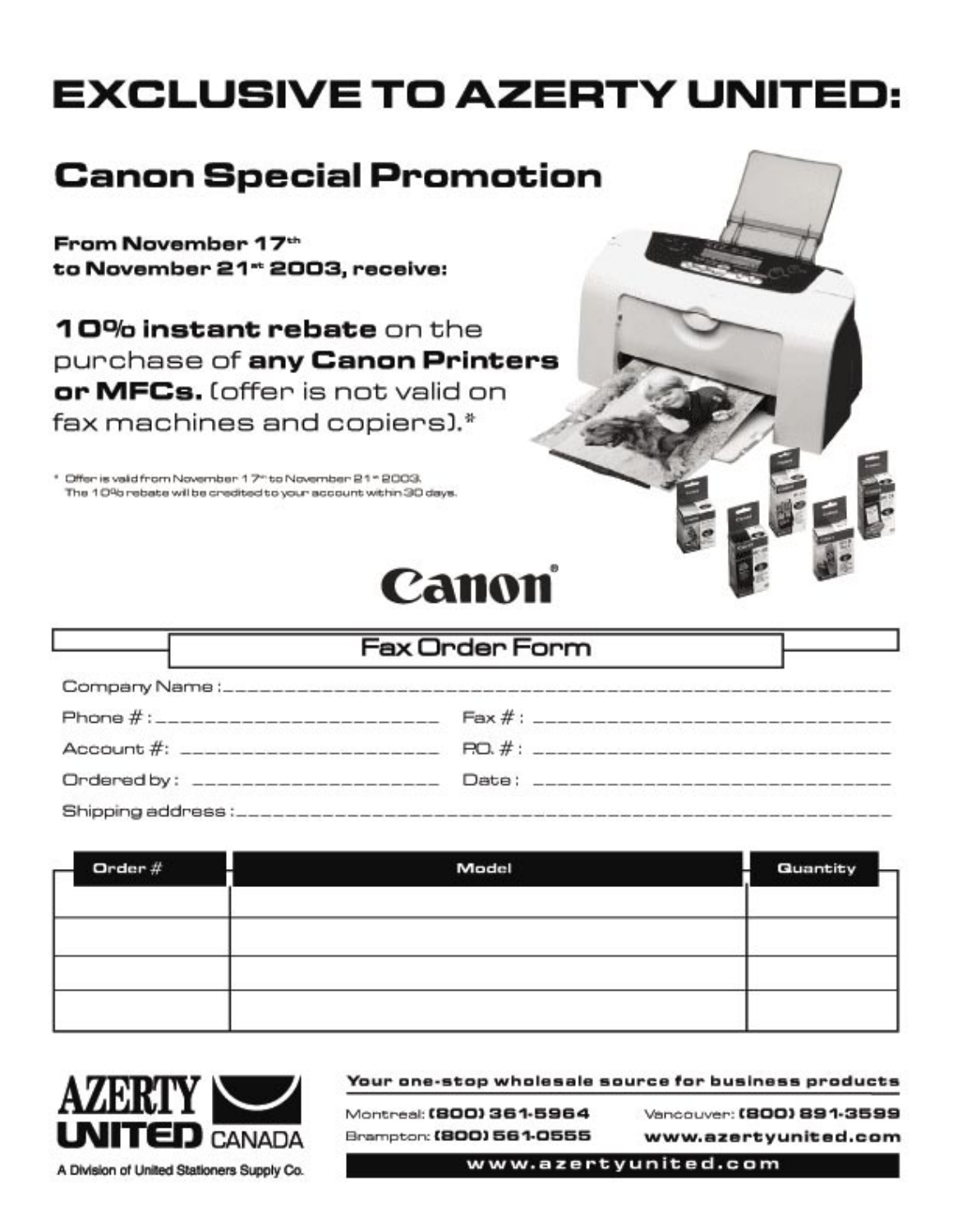

#### *Helping People and Organizations Move Forward*

#### **The New Ministry of Labour Inspectors are Auditing in Full Force!**

### **Does Your Company Have the Required Safety Training?**

| <b>WHMIS Regular Price of \$75.00</b>              | Fall Protection Regular Price of \$85.00 |
|----------------------------------------------------|------------------------------------------|
| ONLY \$65.00 on August 17th                        | ONLY \$65.00 on August 18th              |
| <b>4 Hour Course</b>                               | <b>4 Hour Course</b>                     |
| <b>Chainsaw Awareness</b>                          | <b>Confined Space Awareness</b>          |
| ONLY \$55 on August 25 <sup>th</sup>               | ONLY \$105 on August 24th                |
| <b>4 Hour Course</b>                               | <b>8 Hour Course</b>                     |
| <b>Construction Propane Regular Price of \$125</b> | <b>Electrical Awareness</b>              |
| ONLY \$85 on August 4th                            | ONLY \$115 on August 22 <sup>nd</sup>    |
| <b>4 Hour Course</b>                               | <b>6 Hour Course</b>                     |

**Transportation of Dangerous Goods ONLY \$125 on August 5th 6 Hour Course** 

| All courses are held at the ACT office at<br>1-110 Bentley Avenue in Ottawa and commence at 8:30am                                                                                                                             |  |  |
|--------------------------------------------------------------------------------------------------------------------------------------------------------------------------------------------------------------------------------|--|--|
| ACT offers over 100 safety training courses, contact our office for a complete listing.                                                                                                                                        |  |  |
| The prices above are valid on the dates mentioned only. Book ahead as seating is limited. Should you have 5<br>or more participants, you can reserve the above mentioned prices and ACT can come to your location.             |  |  |
| <b>Contact ACT Now to Book!</b><br>Call (613)225-5169<br>Fax back to (613)225-6409<br>Email contact@advancedct.com<br>Visit us online @ www.advancedct.com                                                                     |  |  |
| Company Name: Name and Second Company Name and Second Company Name and Second Company Name and Second Company of the Second Company of the Second Company of the Second Company of the Second Company of the Second Company of |  |  |
|                                                                                                                                                                                                                                |  |  |
|                                                                                                                                                                                                                                |  |  |
|                                                                                                                                                                                                                                |  |  |
|                                                                                                                                                                                                                                |  |  |
| Need quality material handling specialists for forklifts, low lifts, scissorlifts and more?<br>Contact A. M. B. Lift Inc today!<br>Phone: (613) 224-9890 or online at www.amblift.com                                          |  |  |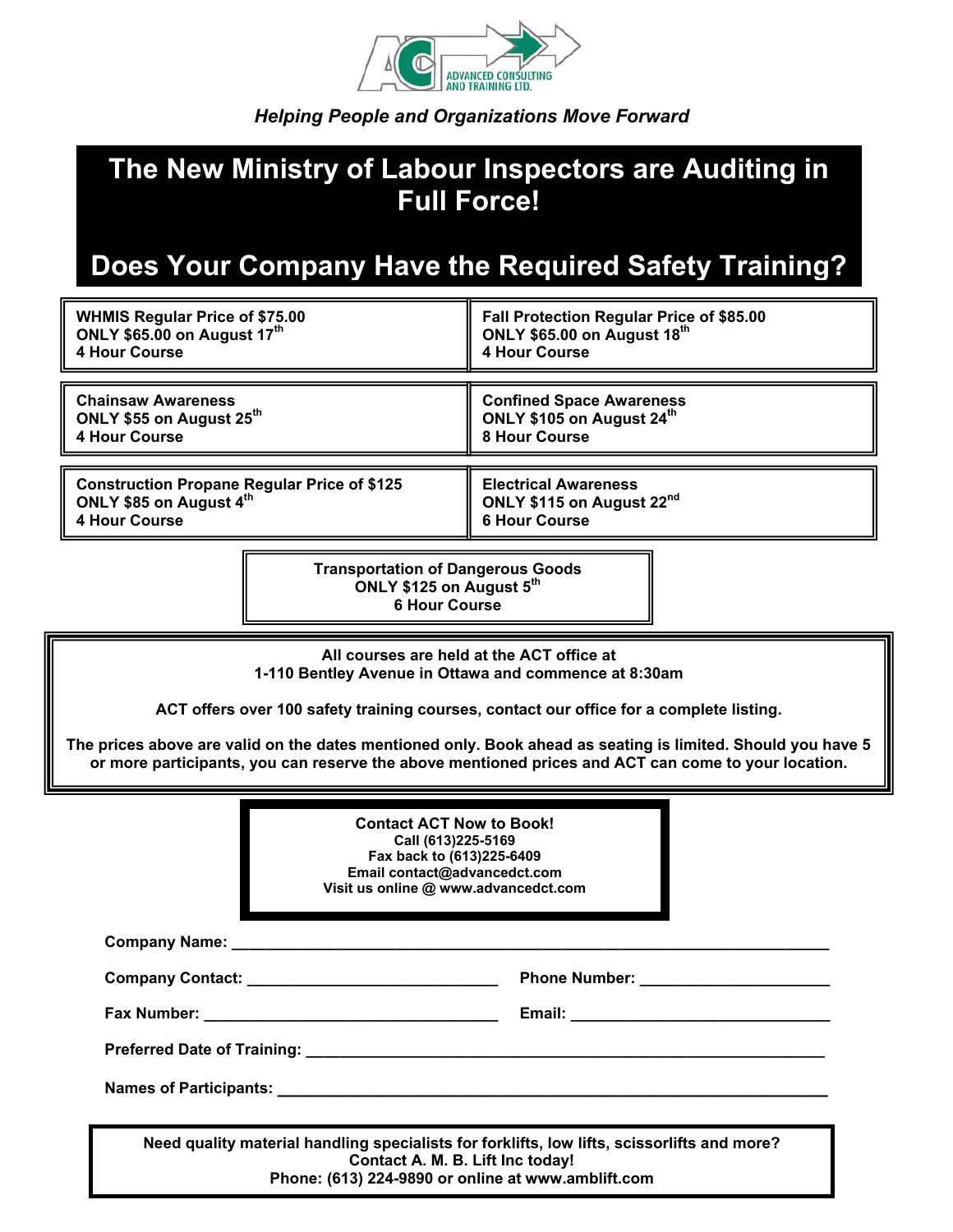

Contact us with your number and get these products at special prices. Your number is *#501394* For more products, please visit www.icct.ca.







**Maxtor 200G IDE 16M** price with No. \$103 price with No. \$58 price with No. \$28 price with No. \$65



regular price \$25 regular price \$59 regular price \$59 regular price \$299 regular price \$135 regular price \$ price with No. \$19 price with No. \$46 price with No. \$39 price with No. \$289 price with No. \$125 price with No.



**Kingston 512M PC-3200**





**Vantec NS3 2.5" Enclosure**







**Elitech PC326 cam Elitech EB5100 Scorpio Case OEM Viewsonic VA702B Antec SonataII Case Ridata DVD-R**



**Brother HL-2040** price with No. \$05<br>(after \$70 M -In-R) price with No. \$182 price with No. \$



**Laser Printer XFX 6600GT AGP 8X XFX 6600GT P** regular price \$109 regular price \$61 regular price \$32 regular price \$145 regular price \$199 regular price \$

Phone: 1-866-549-ICCT; For Free Quotation: **CUSTOMERSERVICE**@icct.ca **For Quantity Buyer, Dealer & IT Manager, 2%~4% Discount Rate:** VIPpurchase@icct.ca



consumer electronics, wireless and digital prod

**Prices updated 09 Sept,**

All prices are already discounted. The products may not exactly appear the same as the pictures show. Prices subject to change without notice, also daily updates of CPU and Memory prices. Prices may vary according to store locations. Although we strive for the accuracy in our advertising, errors may occur. In such cases, we reserve the right of correction. Logos and trademarks are copyright and the property of their respective owners.

Copyright © 1995 - 2005 ICCT. All rights reserved.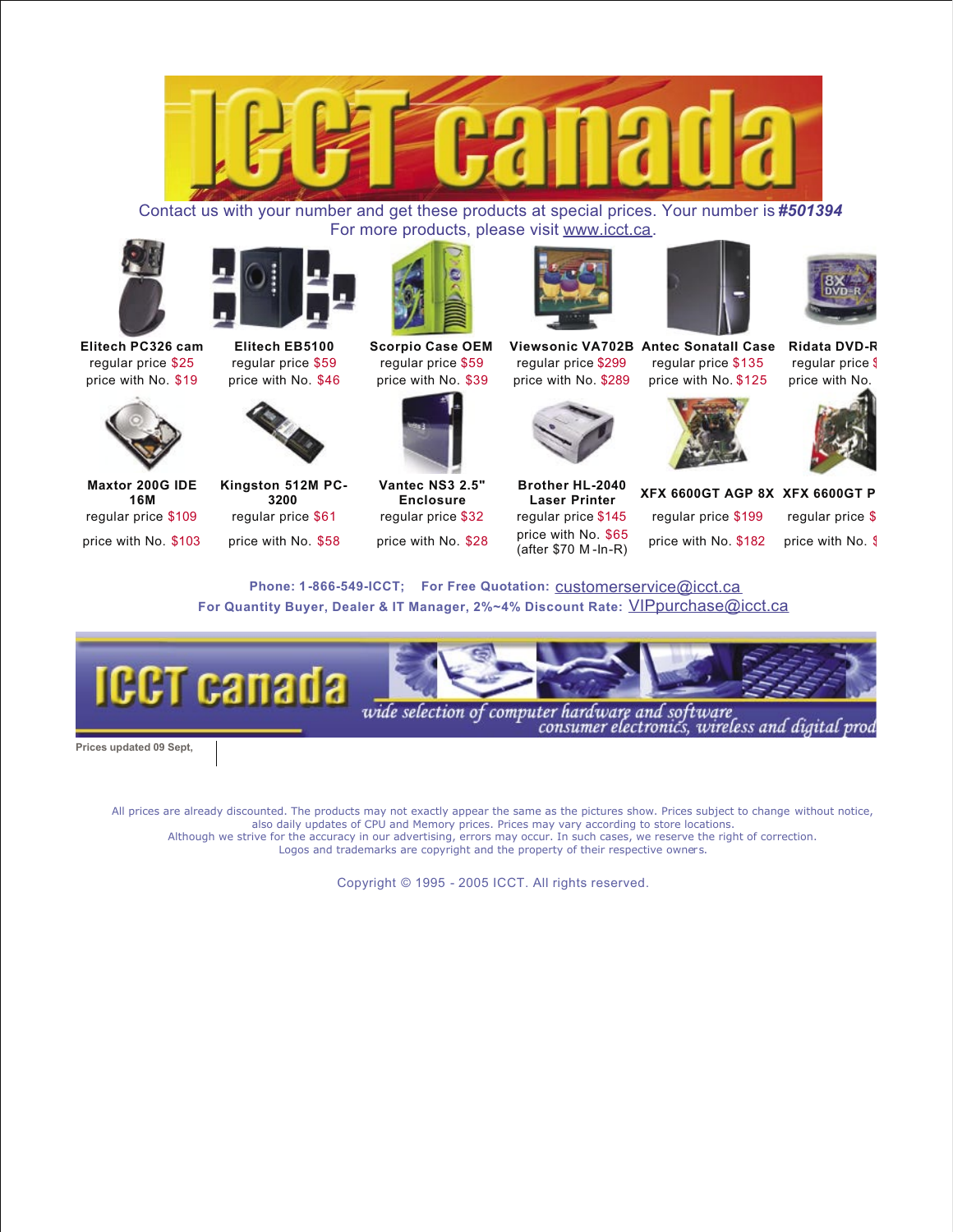



**TREMBLANT PROMOTION** 







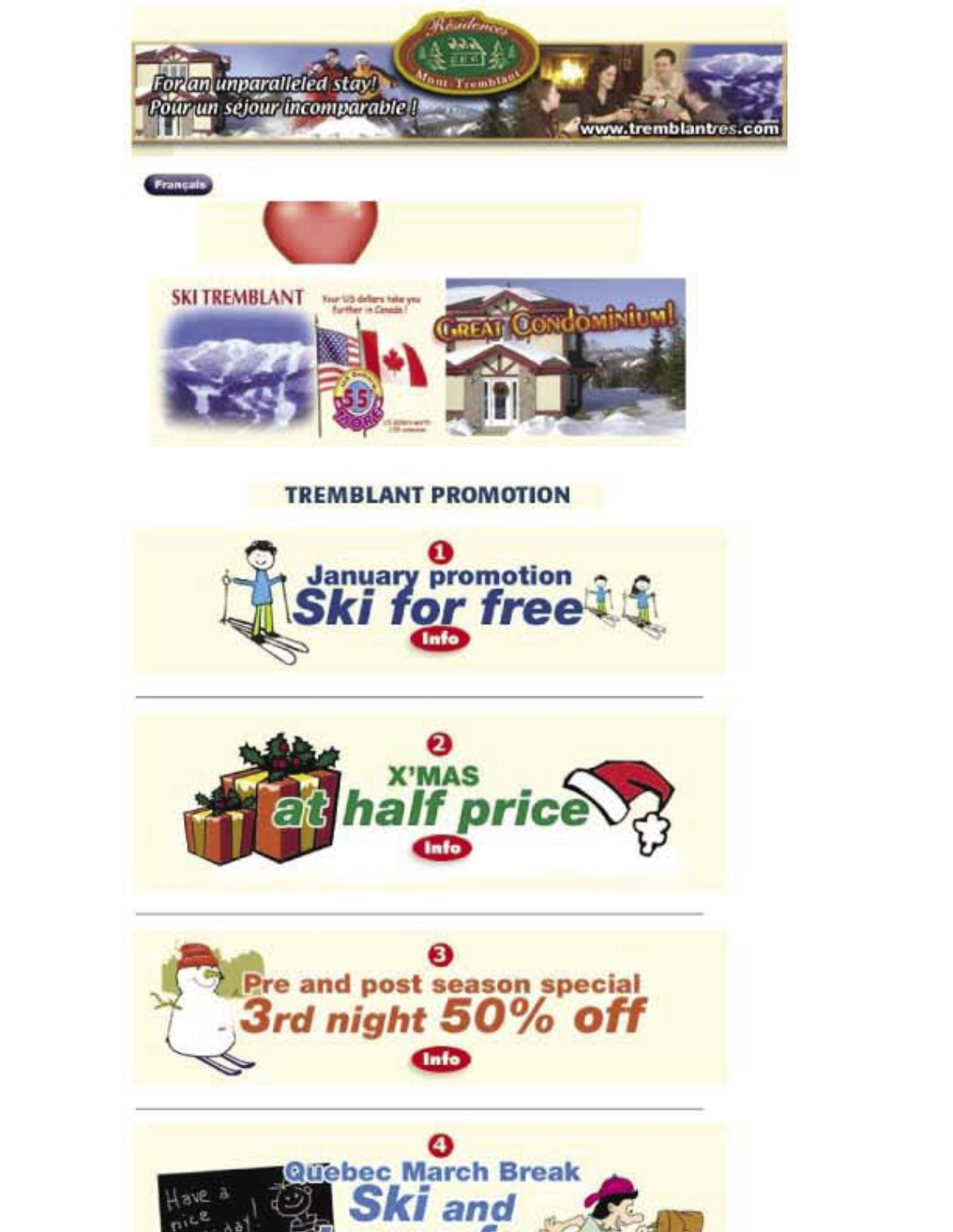

www.tremblantres.com

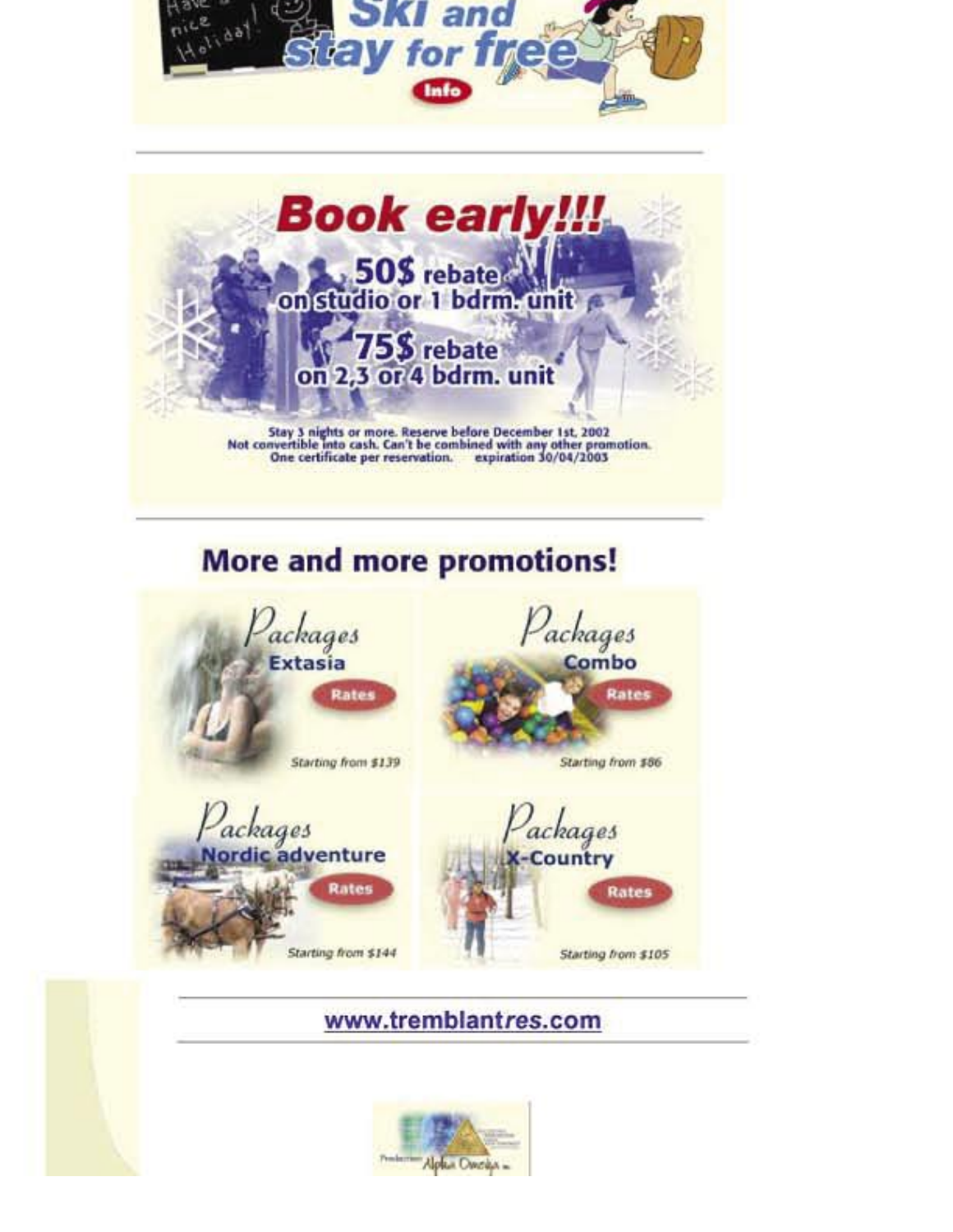# **Testimonials**



*"I am very satisfied with the service received at Infax. When I need assistance, There is always someone qualified to answer my questions... My broadcast are sent to my clients at the time needed and this, without error.*

*The rate is very interesting but it is especially the service which makes we always returns to Infax"*

**Chantal Proulx** Marketing Coordinator **Azerty Unis**

**EconoPost** 

*"EconoPost has been using the services of Infax for well over 1 year and are extremely satisfied with the quality and speed of service they supply.*

*The staff are professional and courteous, and it is a pleasure to deal with them."*

**Kenneth N. Corber** President **Econopost**

ExpoPromotion (1)

"We have recourse to the professional services of INFAX on a regular basis. Our requests were always treated in a fast and courteous way.

It is a reliable supplier on whom one can always count."

**Me Donald Cantin** President **ExpoPromotion Inc.**